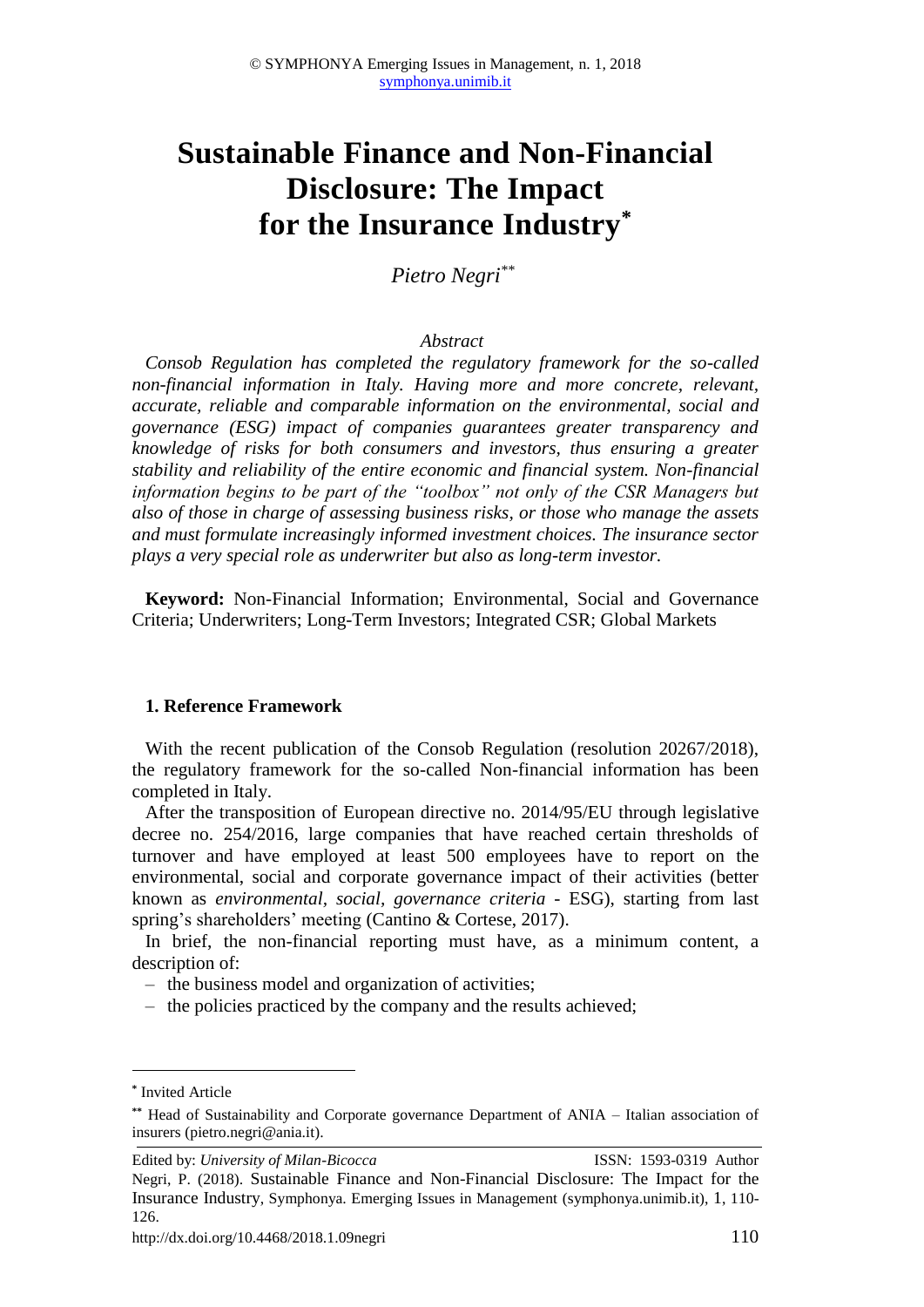‒ the main risks related to the aforementioned issues and deriving, inter alia, from the activities of the company, its products, services or business relationships, including the supply chain.

Undertakings must report on the use of energy resources, polluting emissions, environmental and health impacts, social and staff aspects, respect for human rights and the fight against corruption, both active and passive.

The information must then be compared with previous years (where possible) using publicly recognized reporting standards or an independent methodology.

It is a crucial transition for the entire European economic system, which is thus completed by a significant step in the construction of an advanced development system, increasingly less dependent on the energy produced by fossil sources and increasingly more attentive to circular production processes for the entire life cycle of goods and services, from design to the possible recycling and reuse of raw materials used.

This is the main concept to consider when talking about Sustainable development: the need which cannot be postponed anymore, to construct a frame of reference aimed not only to the exigencies of current generations but also and above all, to those of future generations, ensuring decent conditions of life for everyone.

All this taking into account, on the one hand, the limited resources available to the Planet and, on the other, ensuring that economic prosperity, respect for the environment, harmony and social inclusion are considered as a whole and are also considered the basis of the economic system's sustainable development.

The concept of entrepreneurial activity to which we have traditionally been accustomed, which pursues exclusively profit and satisfaction of shareholder expectations, is today strongly questioned by a vision that, instead, interprets it as an economic entity oriented towards private but also public interests through the satisfaction of all the stakeholders involved, in order to build a sustainable economic development system in the medium to long term.

The economic theory used to consider the generation of profit as the sole task of the management of a company and the "Value Creation Theory" was exclusively considered in terms of creation of shareholder value according to a financial and short-term logic. Over time, the creation of value has been gradually enriched by the concept of sustainability to respond to the growing requests for participation, involvement and assumption of responsibility that come from civil society (Rappaport, 1986; Thomas et al., 1996; Freeman, 1984; Freeman & Velamuri, 2006; Brondoni & Mosca, 2017; Salvioni & Gennari, 2017).

As part of this transformation, new models of cooperation between the community and the business world are becoming increasingly important. The business world takes up the role of professional support to sustain actions aimed at satisfying the growing and changing needs of a context in continuous and unstoppable transformation.

The triangulation of companies, institutions and civil society, defined as "circular subsidiarity", represents a new model of civil Welfare, which goes beyond the universalistic model of an intervention exclusively based on the state when considering the implementation of social and environmental policies and policies in support of the sustainable development of the economy.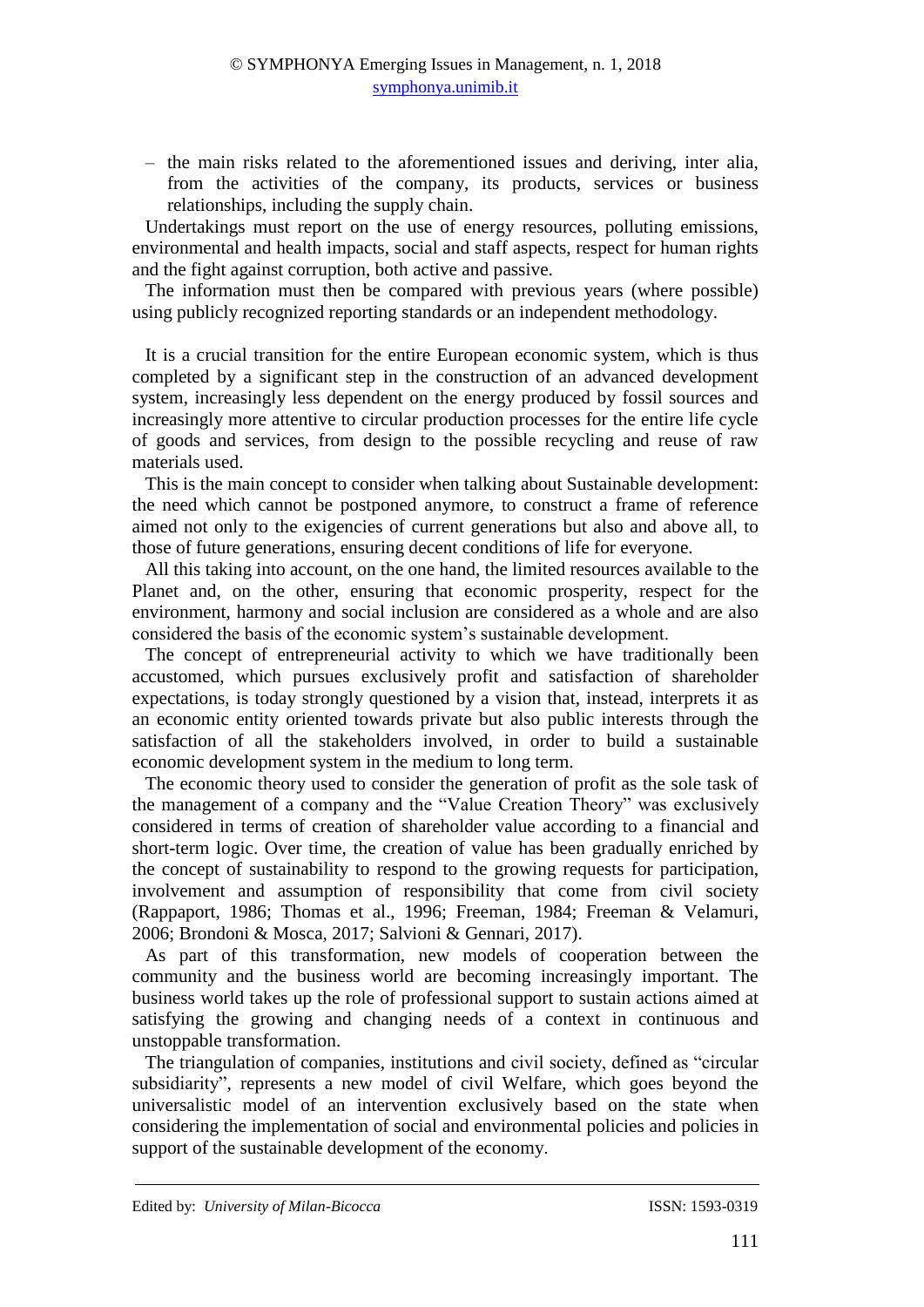New forms of financing the real economy (impact investing, green bonds, individual savings plans, etc.) are added and support new forms of private intervention in meeting widespread and public needs. The definition of collaborative enterprise is increasingly extensive, which renders tangible a business model having, in its relations with stakeholders, its own strategic business factor.

To try to rationalize and render needs and possible actions to be implemented more concrete, in 2015 the Sustainable Development Goals were defined, by the UN General Assembly, to be reached, possibly, by 2030 (*Sustainable development goals - SDGs*). As is now well known, these are 17 main objectives, declined in as many as 169 actions, which intend to establish a point of reference at global level in the definition of a more sustainable and balanced future of the Earth.

The SDGs are a benchmark recognized by public and private institutions, national and local governments, metropolitan regions and cities and any other subject who freely wants to adopt them to measure their own legislative policies and their activities.

Mostly at European level we are witnessing an important acceleration on these issues.

The EU Commission in its Action Plan for Sustainable Development, presented at the Brussels Conference of 22 March 2018, hopes that the European Union will become a worldwide reference point for sustainable development, also and especially after the US government has chosen not to sign the Paris Agreement of December 2015.

Our continent aims to become a permanent laboratory of good practices because of its deep cultural roots and the need to find new impetus and reason at the very moment when new signs of growth are realized after the recent economic crisis and the following devastating consequences. The crisis placed the recovery of efficiency and the reduction of costs at the centre of the entrepreneurial management.

The first objective declared by the Union is to reduce CO2 emissions deriving from economic activities, residential consumption and transport and mobility systems, by 80% between now and 2050, even if this would lead to exceeding the goal set during the Paris Agreement to maintain the temperature growth within 2° C by 2030. That is why the debate about the need to strongly anticipate the measures needed to put an end to the dependence on fossil energy is still very much alive.

Another element that has influenced the change in the scenario has been the growing influence of *stakeholders* on the life of companies as a direct consequence of the intensification of general attention towards sustainable development (OECD, 2017).

In this context, having more and more concrete, relevant, accurate, reliable and comparable information on the ESG impact of companies guarantees greater transparency and knowledge of risks for both consumers and investors, thus ensuring a greater stability and reliability of the entire economic and financial system.

The role of financial institutions is unanimously recognized as fundamental by virtue of their characteristics, the business models adopted and the ability to provide resources to the real economy, particularly to the construction of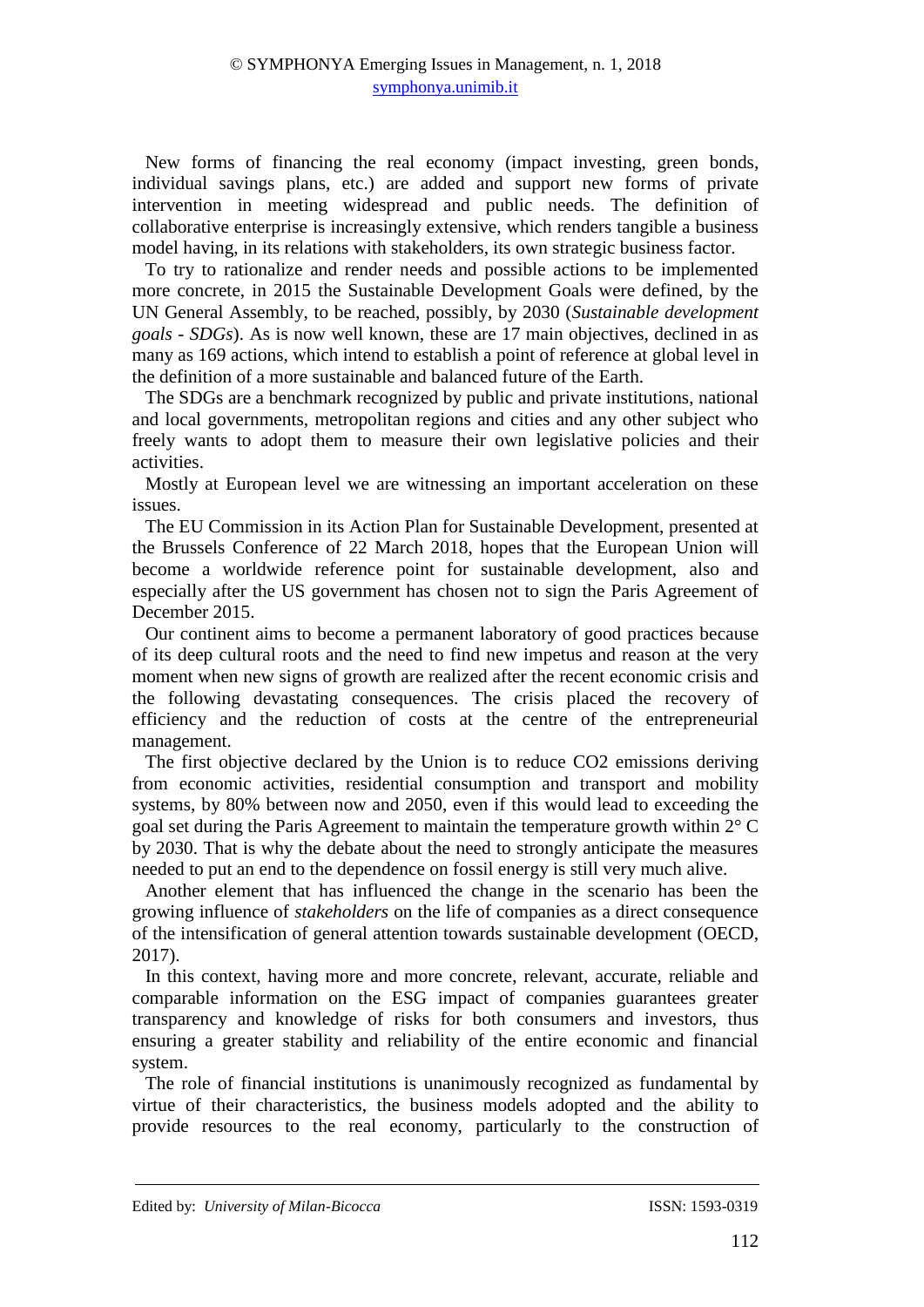increasingly resilient infrastructures that are adaptable to the current climate and social changes.

These are the reasons why, following the signing of the Paris Agreement, the *Financial Stability Board* created a *Task Force* to define a series of specific recommendations on climate change, addressed to all financial intermediaries. From its application they can derive much more useful information to guarantee transparency and stability to the markets.

The rapid dissemination of these recommendations convinced the EU Commission to integrate them in its Guidelines, published in June 2017, on the implementation of the already mentioned directive no. 95/2014 on non-financial information.

It is at least twenty years that companies have started to publicly report on their activities towards their stakeholders, be they shareholders, consumers, employees, external collaborators or civil society.

Balance sheets and social or sustainability reports or other similar instruments are now widespread and appreciated as the main channels of communication used by companies to report on the activities undertaken in favour of subjects that are influenced or come into contact with the company itself.

Many companies, including those not covered by the aforementioned EU directive on non-financial information, have provided themselves with internal structures responsible for defining and telling the public about their corporate social responsibility.

But what has been happening in recent years – with an important acceleration after the Paris Agreement and the publication of the SDGs – is that this complete and widespread information, from simple communication tool, is becoming a tool for integrated work in the main activity of the company, whatever sector it belongs to.

Beyond any ethical or moral considerations, the certainty that the integration of non-financial elements and assessments in business strategies is able to produce economic benefits, as well as environmental and social ones, both for the community and the business, is increasingly consolidated.

This is why non-financial information begins to be part of the "toolbox" not only of the CSR managers but also of those in charge of assessing business risks (operational, credit, reputational, physical risks, etc., the so-called Risk assessment) or who manage the assets and must formulate increasingly informed investment choices (Asset allocation) or, finally, those who are required to verify that the company's business is in compliance with the regulations in force (Compliance).

It is precisely for this reason that the EU Commission has announced important news regarding the scope of the European Supervisory Authorities' powers on the financial sector (EBA, ESMA and EIOPA): from now on, in assessing stability requirements and sound and prudent management of supervised individuals, they will have to verify if ESG criteria have been taken into account and in which measure.

What's more, at the Climate Summit held in Paris on December 8 2017, 22 of the largest asset managers, pension funds and insurance companies signed a statement supporting the importance of enhancing transparency and public disclosure of ESG ratings by issuers, in addition to the Financial Rating. The declaration represents a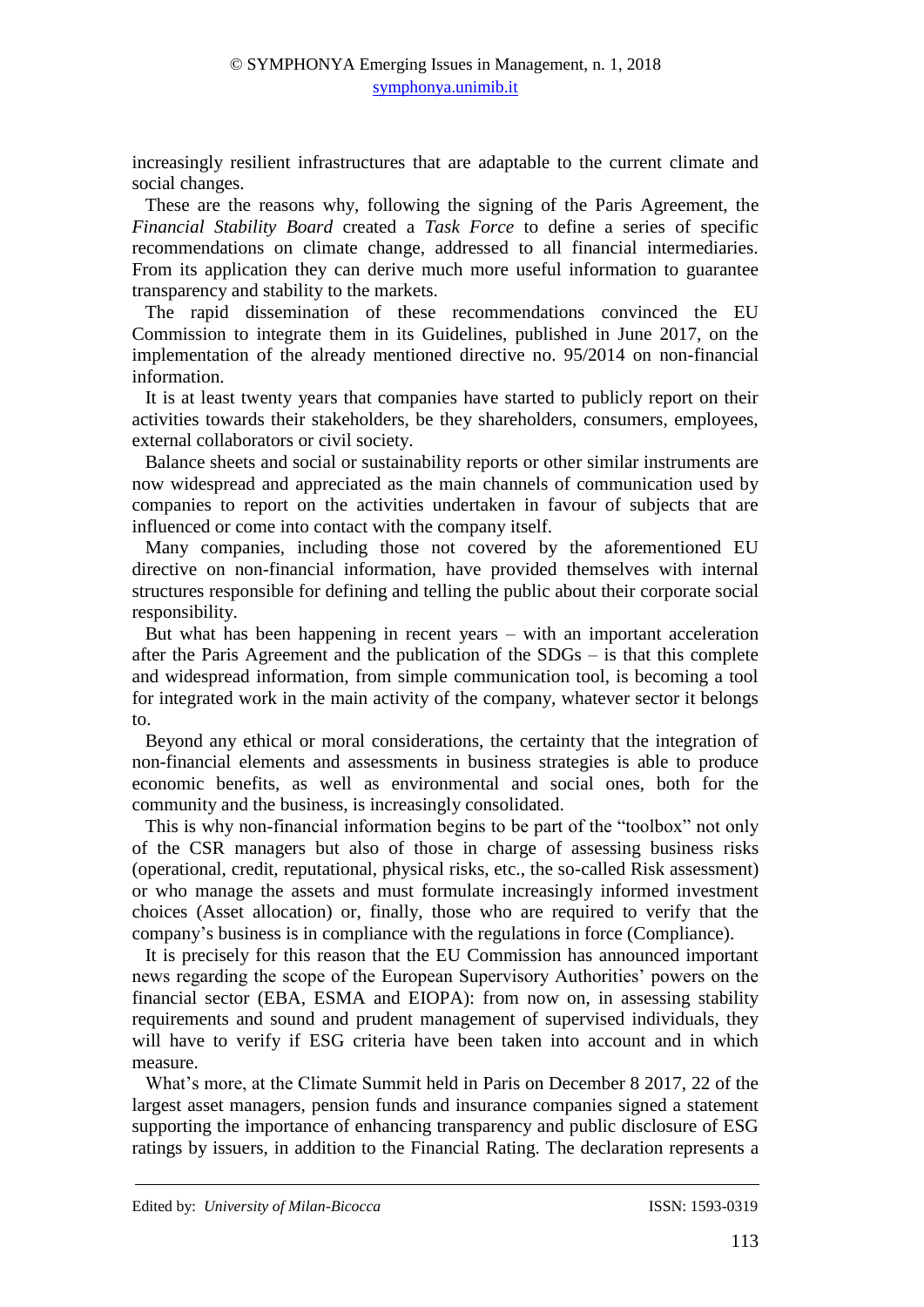significant step towards greater transparency of non-financial information and an important recognition of their "materiality".

The Signatories invited issuers to disclose their ESG rating, thus complementing their financial rating, because they believe that these factors "*constitute risk areas that influence the credit quality and the intrinsic value of the companies and that are crucial for the future creation of value*". This information contributes to the efficient functioning of the markets, the optimal allocation of capital and the reduction of information asymmetry<sup>1</sup>.

WWF, on the same occasion, published a Climate Guide for investors to align investments with the goal agreed upon in the Paris agreement (max + 1.5  $\degree$  C) helping in the transition towards renewable energy sources, maximizing the returns and reducing financial risks (WWF, 2017).

It is time now for sustainability to become an integral part of governance models, through the integration of ESG factors into strategic plans and corporate visions (Brondoni, 2014; Mosca & Civera, 2017). The integration of environmental and social variables into business logic is now recognized as an opportunity for the strategic relaunch of the company, to be fully included in the development strategies.

In this regard, always considering Italy, it is appropriate to refer to the reference in the Corporate Governance Code for listed companies which, mentioning the responsibility of the Board of Directors in defining strategic objectives, also included risks that could jeopardize sustainability in the medium-long term. In the comment of art. 4 of the Code, a reference has been inserted to the possibility of setting up a specific Committee for the monitoring of ESG variables in the context of the internal Board Committees.

An approach of this type enhances a top-down implementation of the issues related to the environmental and social impact in the various business functions: risk management, compliance, asset management, marketing, information technology, human resources.

Only through self-training and the direct commitment of the Board in this process, in fact, can we really proceed with the integration of the Strategic Plan with the Sustainability Plan (which must obviously be "calibrated" on the concept of materiality of the information used, that varies from company to company, depending on the activity practiced in concrete).

Recently the Italian insurance supervisor (IVASS) published a new regulation (no. 38/2018) introducing under art. 4, paragraph 2, the following provision:

*"2.The safeguards relating to the corporate governance system cover all types of corporate risk, including the environmental and social ones, generated or suffered, also according to a prospective view and in consideration of the overall solvency needs of the company. Liability is left to the corporate bodies, each according to their respective competences. The organization of corporate activities, as well as the tasks and liabilities of the corporate bodies and functions, must be clearly defined*."

There are many advantages that can be generated in the company through the adoption of processes integrated with ESG information:

‒ a strengthening of the reputation resulting from the company's commitment to respond to collective needs;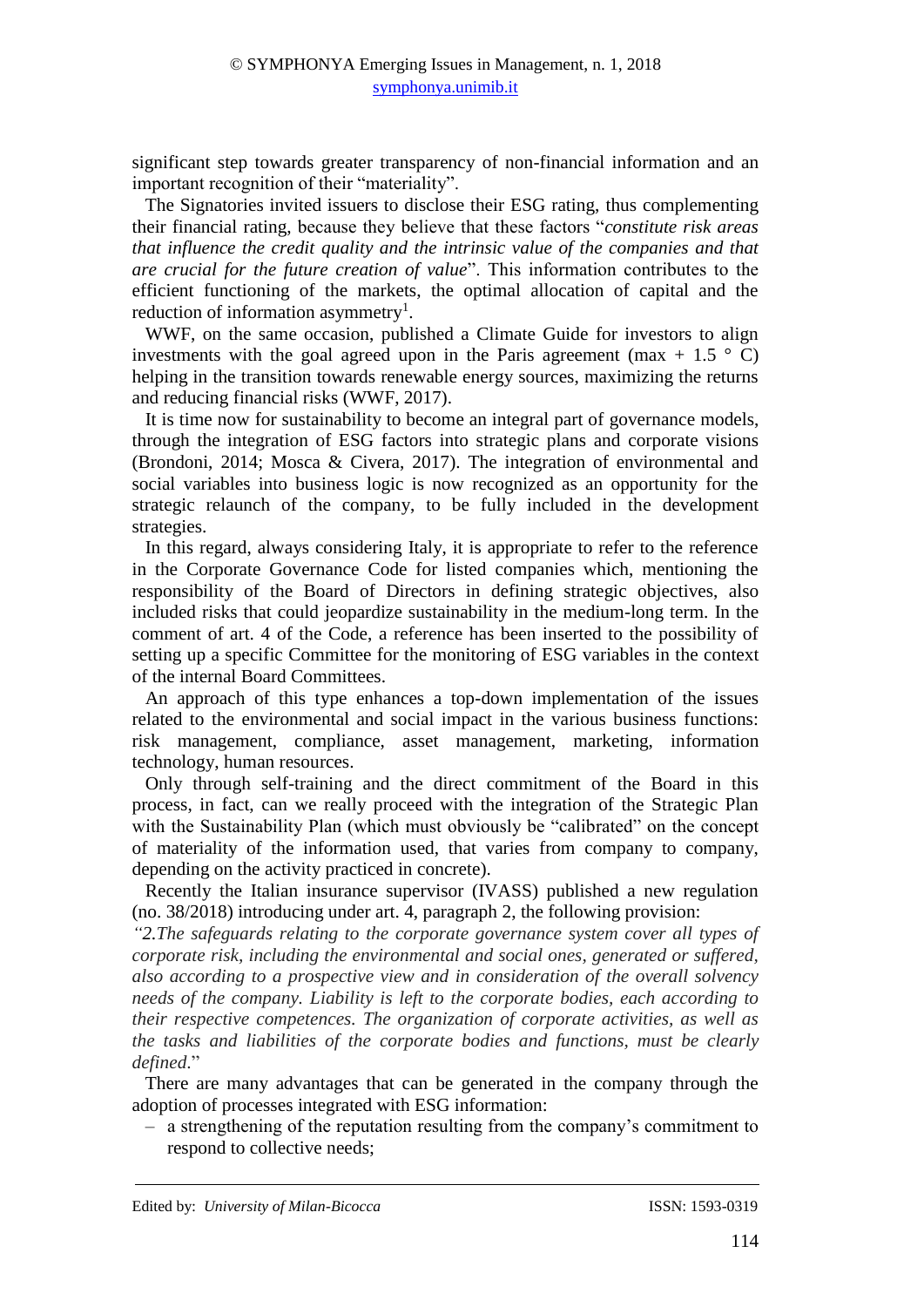- ‒ a greater ability to attract talents and employee retention, which strengthens the intangible capital stock made up of the improved relationship and enhanced trust between the company and external stakeholders;
- ‒ avoided costs and reduction of management risks, also through the adoption of innovative solutions, with the strengthening of the research and development sector for a more efficient use of resources;
- ‒ a more evident rate of innovation in products and services with a structural reduction in costs, enhanced by greater efficiency of the production process that uses better technologies together with greater productivity of employees satisfied with their role and work;
- ‒ bring suppliers to a more responsible growth, contributing to the creation of a more reliable supply chain for the company;
- ‒ greater value of products and services, characterized by a positive environmental and social impact;
- ‒ integration of adaptability and greater resilience to the consequences of climatic and environmental crises, as well as to economic ones;
- ‒ the creation of new areas in the market for the demand for goods and services.

## **2. New Risks and the Need to Establish a Public-Private Partnership**

Last January, at the *World Economic Forum* held in Davos, the results of a survey, addressed to about 1000 experts, were presented. The results highlighted the greatest risks to refer to for the next 10 years. The first presented was the one resulting from the consequences of climate change, both in terms of "physical" and social risk (World Economic Forum, 2018).

At about the same time, the Geneva Association, considered the *Think Tank* of the sector, published a report on climate change and its implications for the insurance sector and for the global economic system, based on a survey conducted among top managers (The Geneva Association, 2018).

The inability to cope with climate change is considered among the main risk factors for the economy: limited until recently to the scientific field or to the field of social responsibility, only recently the public debate is taking note of the fact that it is a key issue designed to influence the growth and management of vulnerabilities.

Implementing a system that proves to be resilient to the extreme consequences of climate change requires preventive risk management and appropriate adaptation strategies. According to the Swiss Association, one of the most important actions is the coordination between the various sectors involved: the public sector, the private sector, the insurance sector, and infrastructure investors.

Coordination is fundamental but it must be strategically oriented.

In this perspective, public policies - which in some countries intervene after the occurrence of disasters - often prove to be inefficient and inadequate. Furthermore, the *protection gap* is still very wide and the insurance tool is not as widespread as it should be.

There are difficulties and delays caused by conflicts between the various regulations: lack of choices at local, national and supranational levels, insufficient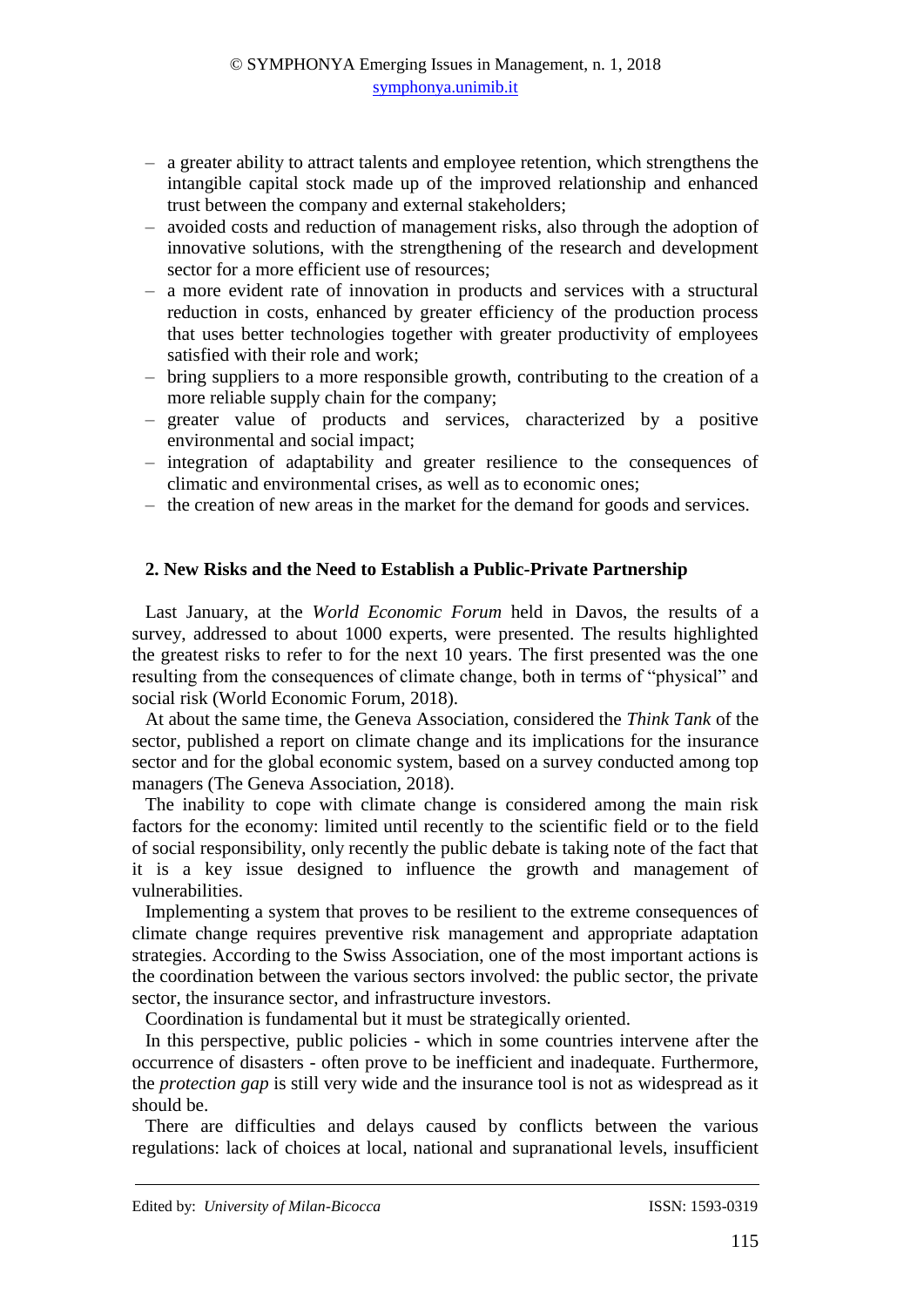innovation in the "clean" and "green" technologies sector, difficult development of "green" finance.

The Report contains some recommendations regarding financial aspects and adaptation and/or prevention:

- ‒ need for coordination of initiatives public and private, governmental and civil society – in order to manage climate risk;
- ‒ promotion of the role of the insurance industry, which must be among the leaders of the transition to a low-carbon economy;
- ‒ importance of the realization of partnerships between the public and private sectors in the construction of fundamental infrastructures, which contribute to a greater resilience of the economic systems.

Since 2013 – with the adoption of the European Strategy for adaptation to climate change – the EU Commission has considered the insurance sector to be the most important subject, among those belonging to the financial sector, to accelerate the adaptation and resilience of the entire production system (European Commission, 2013).

However, much remains to be done, because it is true that a European frame of reference is needed to address these issues, but it is also true that these must be declined within each Member State characterized by specific and peculiar geographical, cultural and social differences.

Public action, especially when considering the climatic and social implications, should be increasingly unified and less fragmented so as to be more effective and to manifest a clear and unequivocal message to operators and to all citizens on its will to pursue a more sustainable and resilient economic policy.

But what emerges mostly is the need to have reliable and complete information on risks and investments (Gandini et al., 2014). According to the *United Nations Plan of Action on Disaster Risk Reduction* (UNISDR, 2017) it is essential that risk prevention, especially risks stemming from climate change (Franzoni & Pelizzari, 2016), be concretely integrated with the action of the European Commission for the economic development of the Union and the Junker Plan for investments.

## **3. The Role of the Insurance Industry in a Changing Environment**

As is well known, the insurance sector plays a very special role in two complementary areas.

In fact, first of all the insurance company carries out a particular productive activity, represented by the systematic assumption of risks potentially capable of determining future and uncertain damage on the part of the insured (physical damage) or their assets.

Risk transfer takes place through the stipulation of a "*policy*" in which the insurer commits to compensate damage suffered for an event, against payment of an economic fee.

This is called insurance "*technical*" management, and it takes the form of risktaking activities, the creation and management of the portfolio, the transfer to other companies (reinsurance), the verification of claims and the assessment and settlement of compensation.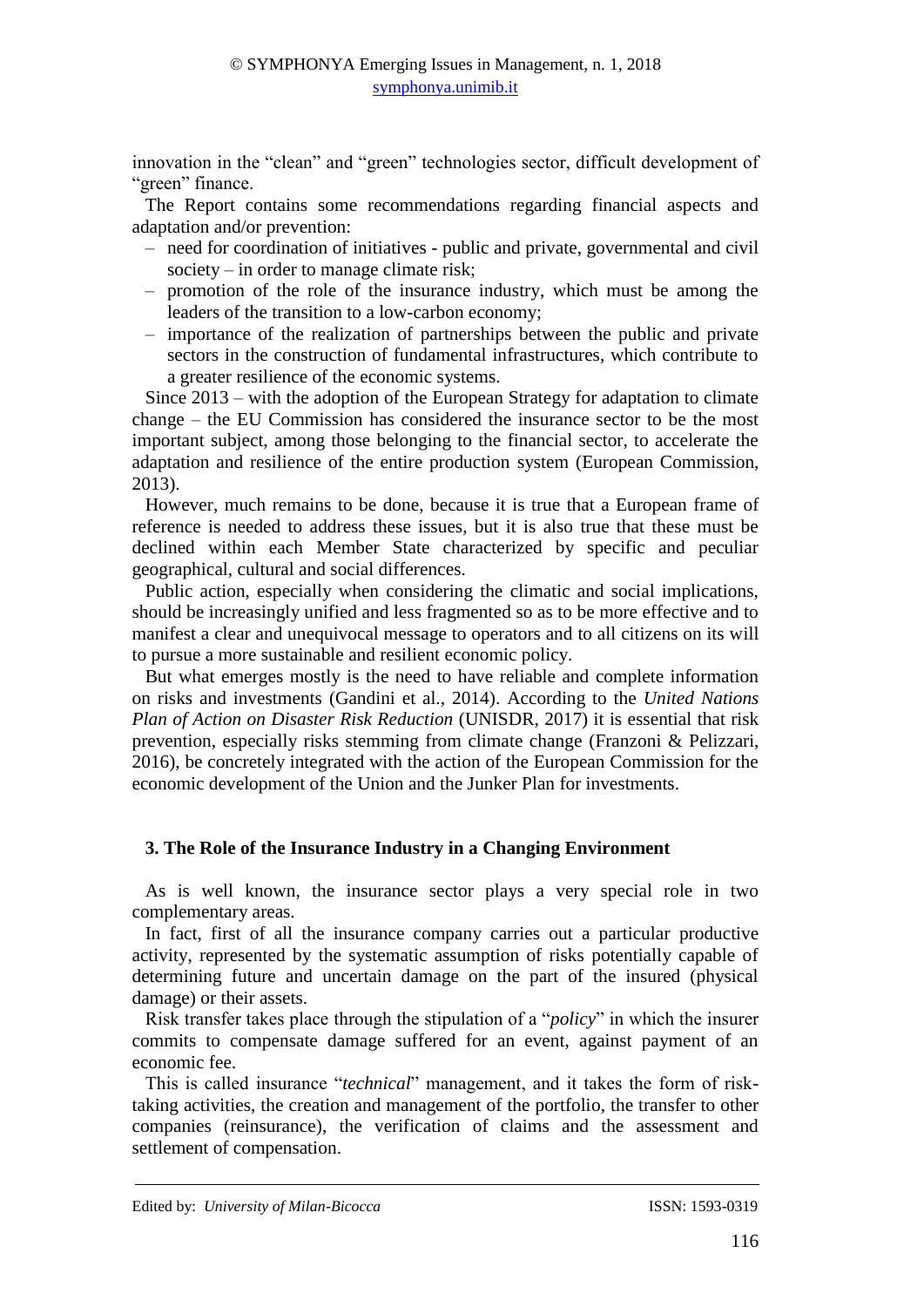The onset of a (future and uncertain) debt towards its policyholders requires suitable investments of the premiums collected in advance in order to guarantee the economic-patrimonial equilibrium of the company. It is for this reason that the technical management is accompanied by the "asset" management, which consists in the administration, investment and management of the sums deriving from the collection of premiums.

In both roles the insurance business, by its very nature, necessarily requires a sufficient set (or rather, the widest possible) of available information.

Our industry, in fact, is based on mutuality and on the communion of risks that requires large and complete bases of statistical-actuarial series. It is demonstrated by the most advanced economic theories that the availability of information increases both the efficiency of the individual choices of the companies and the overall efficiency of the market. The economic literature shares the opinion that the efficiency of a market depends crucially on the transparency and quality of the information processed (Spencer, 2000; Gnecchi, 2006; De Haan et al., 2009).

To insure means making mutuality and considering insurance coverage a law of large numbers and working on the basis of extensive and complete statisticalactuarial series: it means, therefore, having to put together a quantity of information and related and relevant news to organize and manage a communion of risks.

This stated, it must be stressed, however, that the role of the insurance sector, at least in Italy, has not yet been sufficiently valued, above all for its natural and implicit ability to "understand risks" through their analysis and management.

A more effective and solid partnership with the institutions could concretely trigger a virtuous process. In this direction, the action of the Public Administration could contribute to the definition of adequate and widespread public data platforms, with an ever-increasing evidence of the direct correlation between risk prevention, reduction of moral hazard and a better management of the phase following the occurrence of the event giving rise to the damage: at this latter stage the insurance sector could play a strategic and decisive role for the entire community.

The continuity of production for the companies involved in the earthquake that hit Emilia Romagna has been effectively managed by the insurance companies that, with their intervention, have ensured the survival of companies, even very small ones, that in other contexts would have completely disappeared from the market.

It is possible to create a common alliance between insurers and policyholders and/or subjects, in which the former, taking increasingly into account the ESG criteria in the assessment of risks and, correlatively, in the calculation of premiums, can "reward" the virtuous behaviour held by the latter.

But the insurance sector – formed, as previously pointed out, by institutional investors oriented to the medium-long term – is ready to play its part also as a support to public action in the definition of a general action plan to increase resilience to climatic and social changes.

The insurance savings have, among its characteristics, that of being typically long lasting. It is an aspect that makes it suitable to meet the financing needs of an economy that has to start on a more vigorous growth.

The Individual Savings Plan regulation is an important form of investment towards financing the real economy. Using a Fund for infrastructures, for example,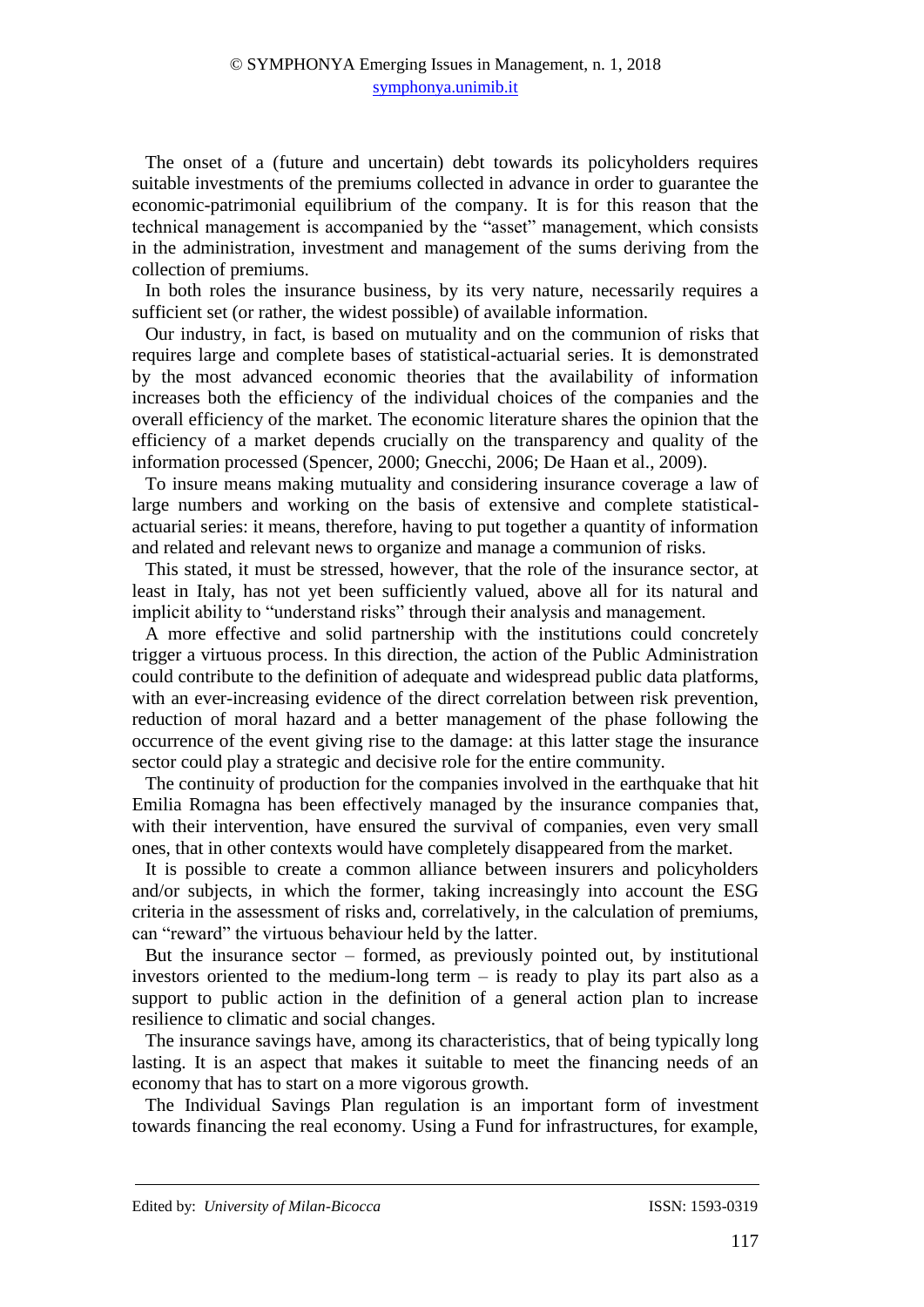with a reallocation of just 2% of the reserves held by insurance companies, one could obtain access to around 15 billion Euros.

According to CRESME, one billion Euros invested in the energy renovation of buildings could generate about 17,000 new jobs.

However, the intervention of the insurance sector must be included in the broader scope of a public-private action that defines infrastructural interventions able to prevent risks, mitigate the consequences and constitute a valid instrument of awareness for the entire community.

The European Commission, in cooperation with the insurance sector, has launched the NAIAD H2020 project to collect and analyse data and information. The final purpose is to promote the creation of an ecosystem in which new products or insurance investments are realized – to counter the risks arising from floods and drought – in which the prevention, management and resilience measures adopted are taken into account (Nature based solution - NBS)<sup>2</sup>.

Integrating such data with information on the prevention and resilience measures adopted would certainly reduce the incidence of risk, also through the design of new insurance instruments that could use compensation systems based on a parametric approach.

Thanks to the boost of specialized NGOs, the major companies operating in the international maritime sector have recently taken important initiatives in terms of self-regulation, producing a series of proactive efforts aimed at encouraging improvements in environmental management and funding research and development initiatives in order to make ships safer and more sustainable.

In this direction, one of the most important actions taken was that of the "Sustainable Shipping Initiative" (SSI) promoted in 2011 by the *Forum for the future* in cooperation with some of the world's major carriers, banks, insurers and the WWF. It was the first time that the maritime transport sector joined forces on a global scale with the aim of intervening on sustainability issues.

Using transversal skills and taking advantage of the possible synergies, within the SSI an ad hoc project was developed for the "Super Eco Ship - NYK Eco Ship 2030". After winning the Good Design Award in Japan (2009), the project led to the concrete realization of a concept transport vessel that can be considered as a real "carrier/container of the future".

As a matter of fact, the Eco Ship intervenes on carbon dioxide emissions by reducing the amount of energy needed for propulsion through a decrease in weight and strength of the hull. It is supported by an innovative technological equipment, with fuel cells and renewable energy sources, including solar and wind energy that can reduce harmful emissions without compromising the current transport capacity and speed.

In September 2013, just two years after its launch, the SSI announced the first practical results achieved, especially in ensuring healthier and safer working environments, improving the reputation profile and allowing participating companies to gain the whole community's confidence for the responsible and sustainable approach adopted.

But the project has also contributed to the definition of a new economic model aimed at making financing more accessible to shipowners and charterers to reconvert and develop the energy efficiency of ships, also taking into account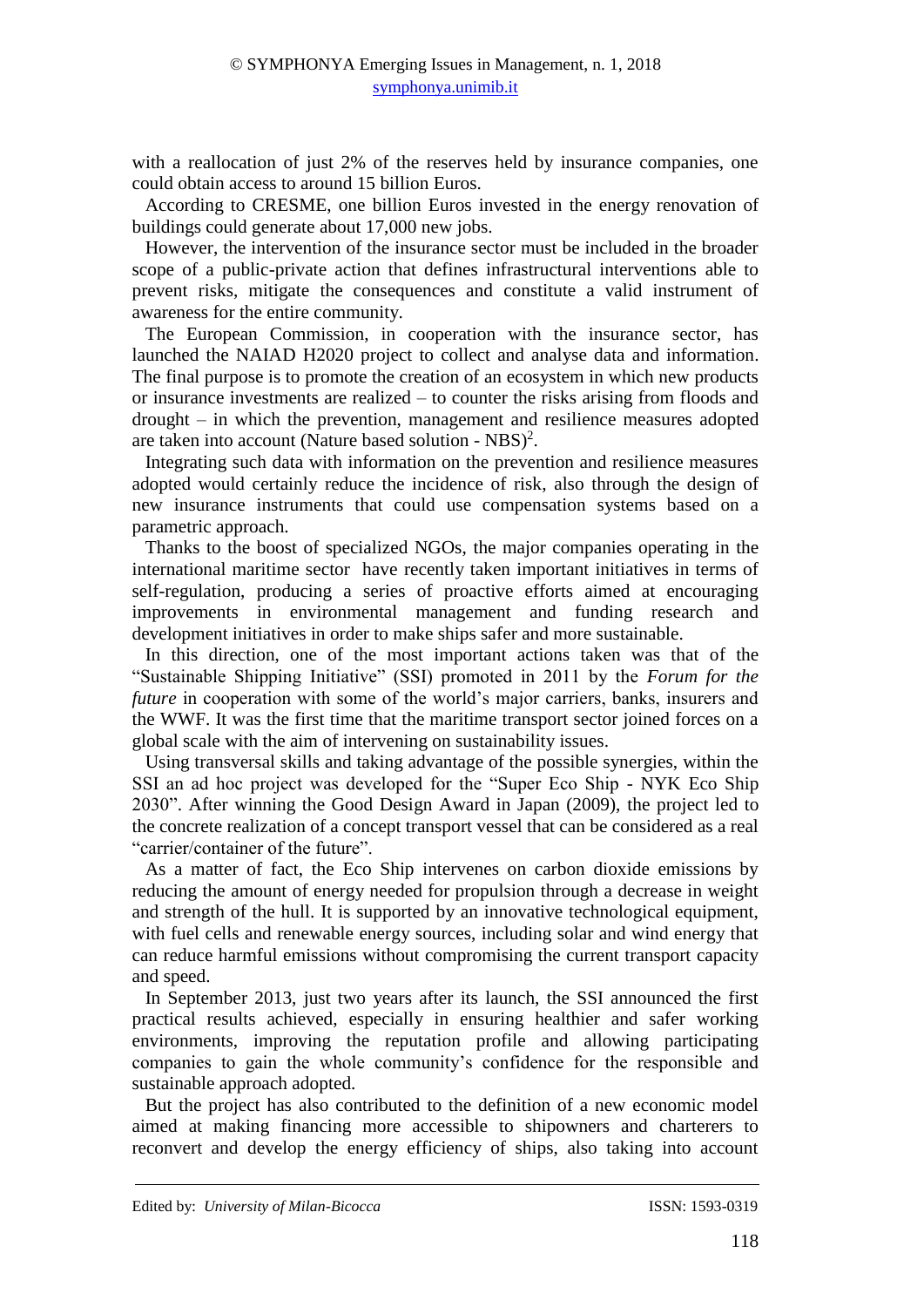materials used in construction and the use of sustainable technologies. What working in the field highlighted is that the control of harmful emissions is able to produce benefits to the entire industry of transport and not only to shipowners.

But to what extent can this approach also translate into an insurance benefit?

The insurance industry, thanks to the use of technology, can concretely improve calibration and risk management. A better efficiency and quality in recruitment and management – supported by a robust use of data, information and technology – in addition to improving the service rendered, can encourage the growth of policyholders aware of their direct and immediate importance in preventing risks. Their role is no longer exclusively of "counterpart" but as co-protagonists, together with the insurer, of the process of environmental, social and economic renewal.

On the other hand, it should be noted that Directive no. 2016/97/EU on insurance distribution (IDD) focuses, above all, on improving consumer and retail investor protection by ensuring greater transparency regarding price and product information.

Within the *Product Oversight Governance* (POG) companies must take into account the interests, objectives and characteristics of customers, defined in special Target markets (TM); to protect these TM, measures must be taken (design, testing, gap analysis, control, revision and distribution) throughout the whole product life cycle.

To assess whether an insurance product is compatible with a group of customers, the company is required to create products aligned with their demands and needs. The TM must be identified at a sufficient level of granularity, on the basis of the characteristics, risk profile, complexity and nature of the product, excluding those customers who have needs and exigencies not compatible with the same TM.

The insurer will therefore have to answer to a series of questions also regarding the determination and congruity of the premium/benefits: are the technical bases used consistent with the TM identified? Have stress tests on the technical bases been carried out to verify that the benefits deriving from the performance connected to the product are in line with the definition of the TM identified? And so on.

It is precisely in this direction that we can search for useful ideas to use ESG criteria in estimating the risk premium and in assessing investments.

What's more, in order to accelerate the renewal process under way and achieve these objectives more fully, certain existing regulatory and cultural barriers must be "removed".

The European insurance law (Solvency II), in particular, is based on the "prudent person" principle in the management of risks and investments (O'Donovan, 2014). Insurers "... *shall have in place processes which are proportionate to the nature, scale and complexity of the risks inherent to its business and which enable it to properly identify and assess the risks it faces in the short and long-term and to which it is or could be exposed*".

Insurers are among the largest institutional investors in Europe with approximately  $\epsilon$  10tn of assets managed in different investment classes (equities, public and private debt securities, infrastructure, etc.).

In the investment choices, at least the characteristics of the commitments undertaken and their duration, the economic return and the "volatility" of the investment are taken into account.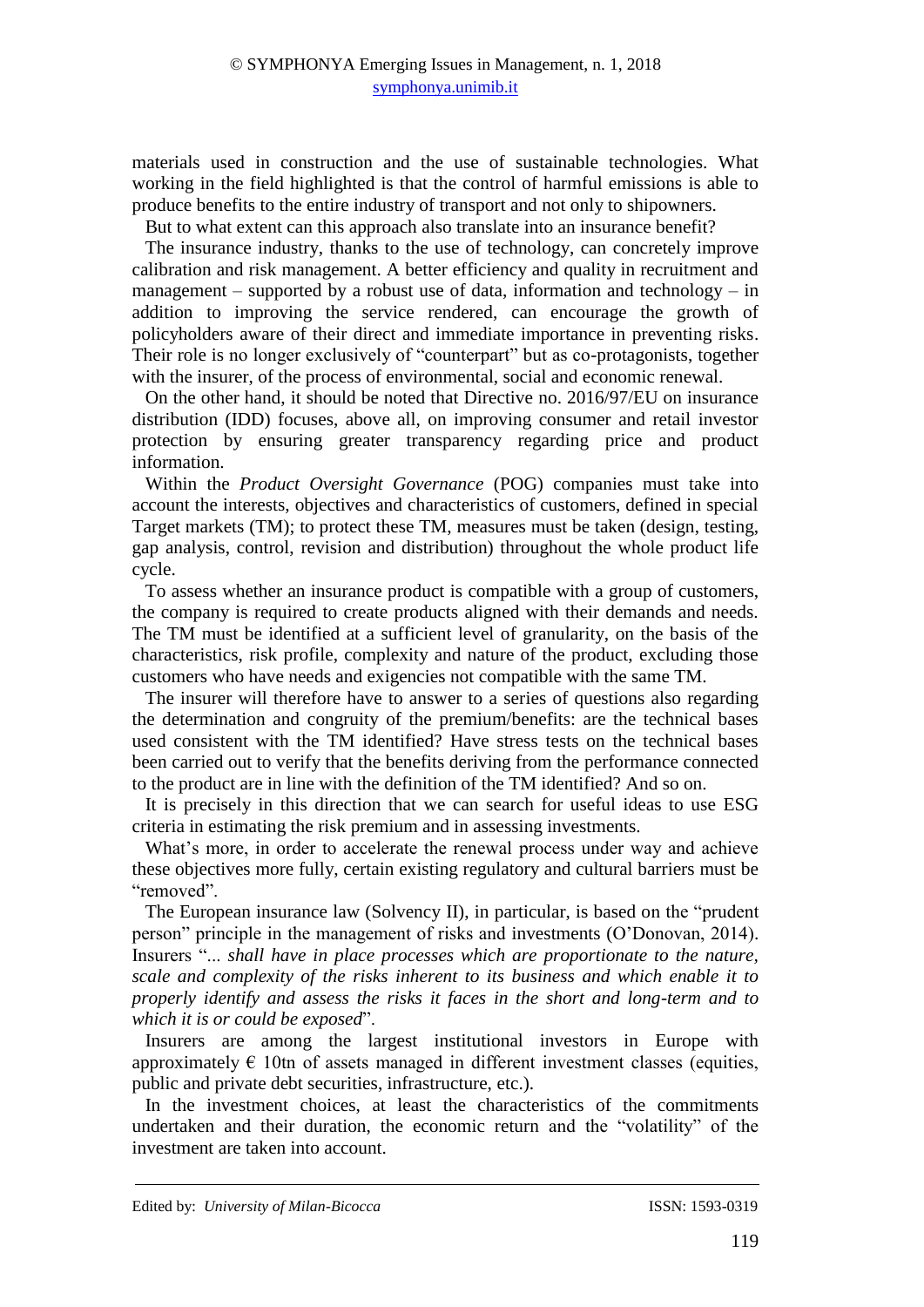However, the legislation requires substantial capital to cover investments, especially when they are medium to long term. And this is why it is a limit to investments in infrastructures that, by their very nature, extend over time.

Reconciling sustainability with financial objectives requires the bridging of the gap between analytical method, financial instruments and process governance, by introducing systems that are able to measure increasingly better and more scientifically the importance of adopting ESG criteria.

Non-financial ESG information is another element of evaluation that increases awareness and knowledge also in investments.

As institutional investors, moreover, through the "*voice*" that can be exercised in general meetings of issuers in which they have invested, insurers can exercise an "engagement", a "conditioning" on the management of the company in order for them to consider more and more ESG criteria in the production process. Maybe this could also happen through the prediction of payment systems for the variable part of the remuneration (Kostyuk et al., 2016) related to the achievement of sustainability objectives.

## **4. The Organization, Management and Use of Non-Financial Information**

The typical approach of non-financial reporting systems is based on the materiality principle: the relevant information to be provided is defined by the reporting company itself on the basis of a materiality analysis related to its business profile, strategies and stakeholders' expectations and to the context in which it operates (Salvioni & Bosetti, 2014a; Jones et al., 2015; Font et al., 2016; Whitehead, 2017).

Companies in the insurance sector show an increasing quality of the processes activated for the evaluation and identification of the materiality of the information, even if the implicit potential of the ESG information in the business processes is not fully understood yet.

Just recently, ANIA has commissioned the main associated companies a research to verify the level of awareness and use in defining the strategy and business organization of non-financial information as a tool to be used for reporting, risk management and investment choices.

First, the survey shows that the integration of information into the company organization has led to the need to review the processes for their acquisition, involving both the underwriters and the entire distribution chain.

The data acquisition procedures are not yet well structured and automated and the distribution network is not particularly involved yet.

Important in this sense could be the announced issue of a specific delegated regulation by the EU Commission under the MiFID II and IDD directives regarding the distribution of financial and insurance products related to the achievement of not only financial objectives but also environmental and social impact ones. In fact, in this respect there is a growing demand for financial and insurance products intended for retail customers who, in addition to pursuing financial performance targets, also intend to achieve environmental and social objectives.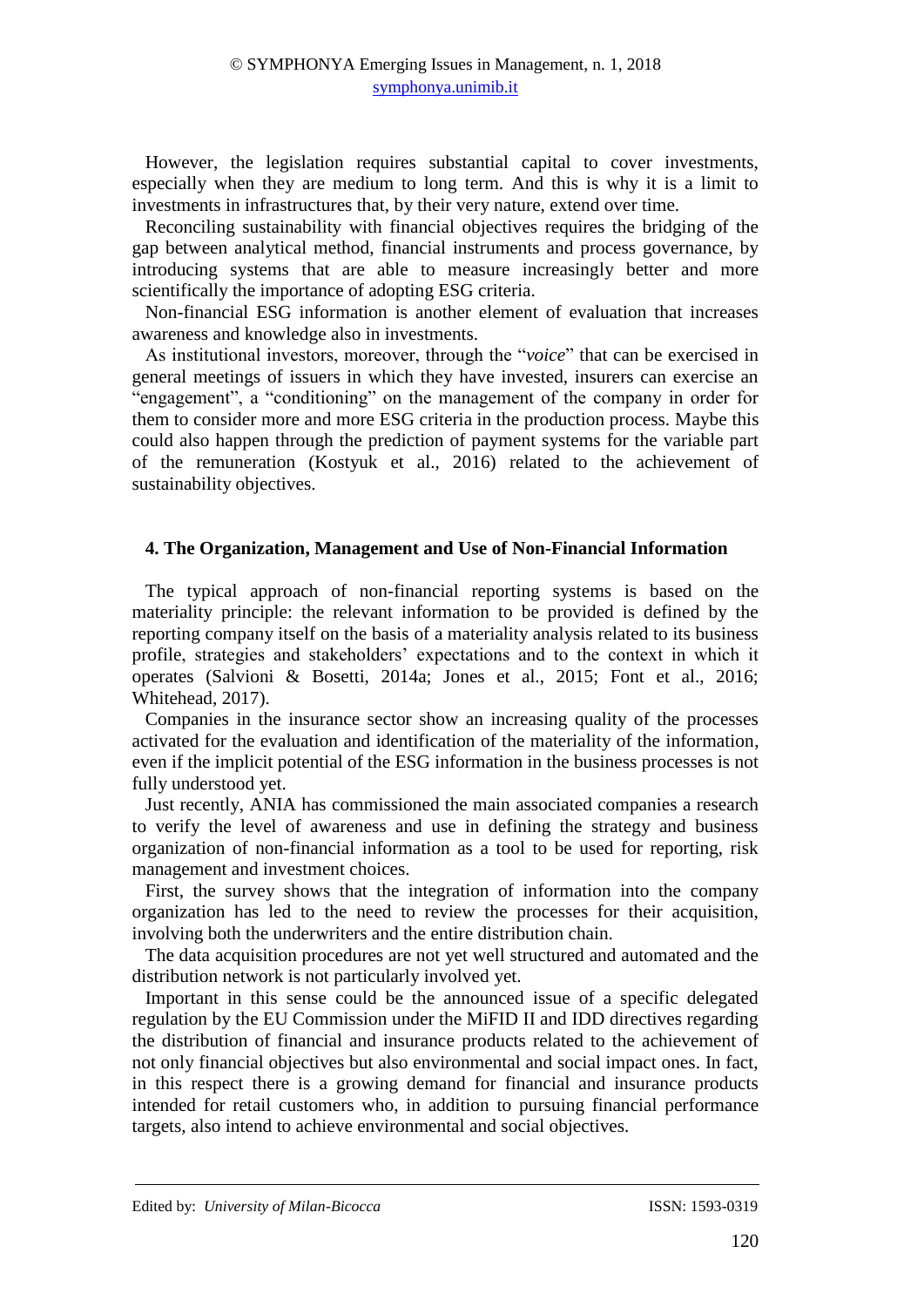The information, in order to be used at company level, required a robust standardization work, by defining suitable assessment and measurement tools.

In this regard, the need immediately emerged to have new skills and professionalism able to integrate the traditional methodologies with completely new assessments that deal with risk (or investment) analysis from a different point of view, enriching the overall evaluation.

The most interesting aspect in the accompanying process that characterized this first phase was the creation of ad hoc working groups of a transversal type among the various company functions, due to the different and complex implications that each area can find in the use of these information.

In general, the most widely used reporting standard in the sector remains the *Global Reporting Initiative* (GRI - more oriented to pursuing stakeholder expectations), but several companies already issue a report integrated with ESG information, following the standards of the *International Integrated Reporting Council* (IIRC - whose approach is more attentive to investor needs) (Salvioni & Bosetti, 2014b).

As required by law, some insurance companies have chosen to include the Non-Financial Statement in a specific section within the management report; others have decided to create a separate statement for the Non-Financial Statement, following two different accounting philosophies.

In organizational terms, companies in the sector have made some significant choices, in some cases by adopting the function of CSR manager as a catalyst for collecting relevant information and preparing the Declaration, while others have preferred to entrust it to the administration and budget function *(Chief Financial Officer* - CFO) and others to Communication.

In companies that still had not issued a real report before the new regulation entered into force, the role of activator is often assigned to the Compliance function; in more mature realities, *Risk management* is much more involved in risk analysis and in identifying new business opportunities, due to the specific professionalism of the role.

However, the involvement of the Board of Directors in the definition of strategic plans that also integrate this type of ESG information (Marlow et al., 2012; Salvioni et al., 2016) remains partially limited.

With the clear intention to encourage an increasing involvement and new approaches to the business also through a greater "differentiation", of Gender as well, we are working with the Forum for sustainable finance at a survey, within the Boards of Directors. The purpose is to analyse the gender differences in terms of preferences in the purchase of financial products and, in particular, the propensity to subscribe to sustainable financial and insurance products<sup>3</sup>.

The research also intends to examine the extent to which the gender variable influences elements such as: the perception of financial risks and risk/return profiles, the preference for certain types of advice, the perception of one's financial competence and the themes to which particular importance is attributed to the choice of investments.

Moreover, in a broader perspective, it should be ensured that, at least the largest companies on the stock markets, adopt policies aimed at promoting, within the entire corporate organization, equal treatment of genders and, more generally,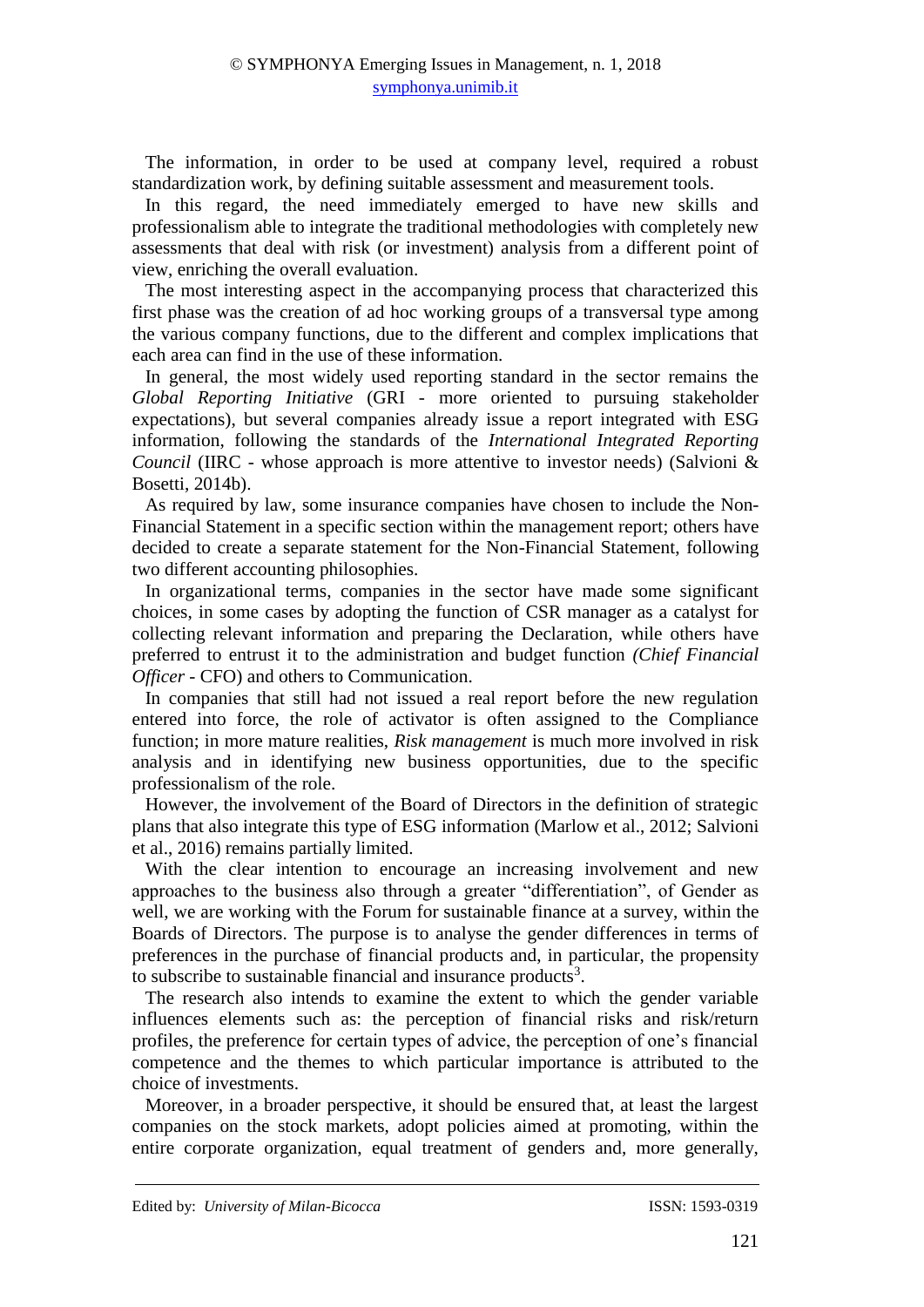diversity understood in its various meanings as a fundamental element of company sustainability.

However, we fully understand the importance of increasing knowledge also through specific training sessions that can raise the perception of the members of the Board, both in terms of correct risk definition and capital allocation and as an opportunity to explore new ways of exercising the activity.

For some operators in the sector, ESG information is already relevant in equity investments, through the use of Principles for responsible investment (PRI), created by the United Nations in 2006 with the aim of promoting the diffusion of sustainable and responsible investment among institutional investors.

However, also in real estate management, ESG information is starting to be used: for example, through a green redevelopment of instrumental and income-generating properties. Similarly, the community can be involved in social issues with regard to property management and innovation (sometimes with the help of new technologies), creating new products that take into account the emerging environmental and social needs and reward the virtuous behaviour of the client.

Sustainable risk management combines, in fact, with a growing trend aimed at requiring ever higher environmental and social benefits, from both the end customers and the investors.

The real estate assets, in particular, which in the near future will not present sustainability-oriented features, will become less and less marketable, not meeting demand expectations, and will probably have a reduced market value, an increase in vacancy periods, a heavier operating and maintenance cost structure.

On the other hand, the green properties favour an extension of the useful life of the property, a reduction in operating costs, the minimization of vacancies and the stabilization of a positive return (less influenced, for example, by the fluctuations in price of energy) (Forum per la Finanza Sostenibile, 2014).

These considerations could also influence the policy of determining the insurance premium considering that a "*green*" property could represent, with the appropriate technical insights, a lower risk index (in fire policies, for example, but perhaps also in those of civil liability).

The questions to ask could go beyond simply knowing the value of the property to be rebuilt in case of a harmful event. In fact, while to define the price of a building you can refer to characteristics not only of a structural type (brightness, number of services, rooms, etc..), for the determination of the premium, however, the evaluation of SE factors could become more and more relevant to the point of affecting also the determination of the premium.

For example, it could be important for risk assessment to know if you are in the presence of possible flood risks or exposed to extreme weather events, or what grade of resilience the Public Administration and the insured have achieved.

Other significant information includes the existence of a public/private partnership "policy" in the management of the territory, the existence of some form of co-management of the building by those who occupy it (energy, water or waste management), the presence of power-generating facilities, and, the existence of a (real) convergence of interests between the tenant and owner in the management of the property. Moreover, it is useful to know if the property is leased to employees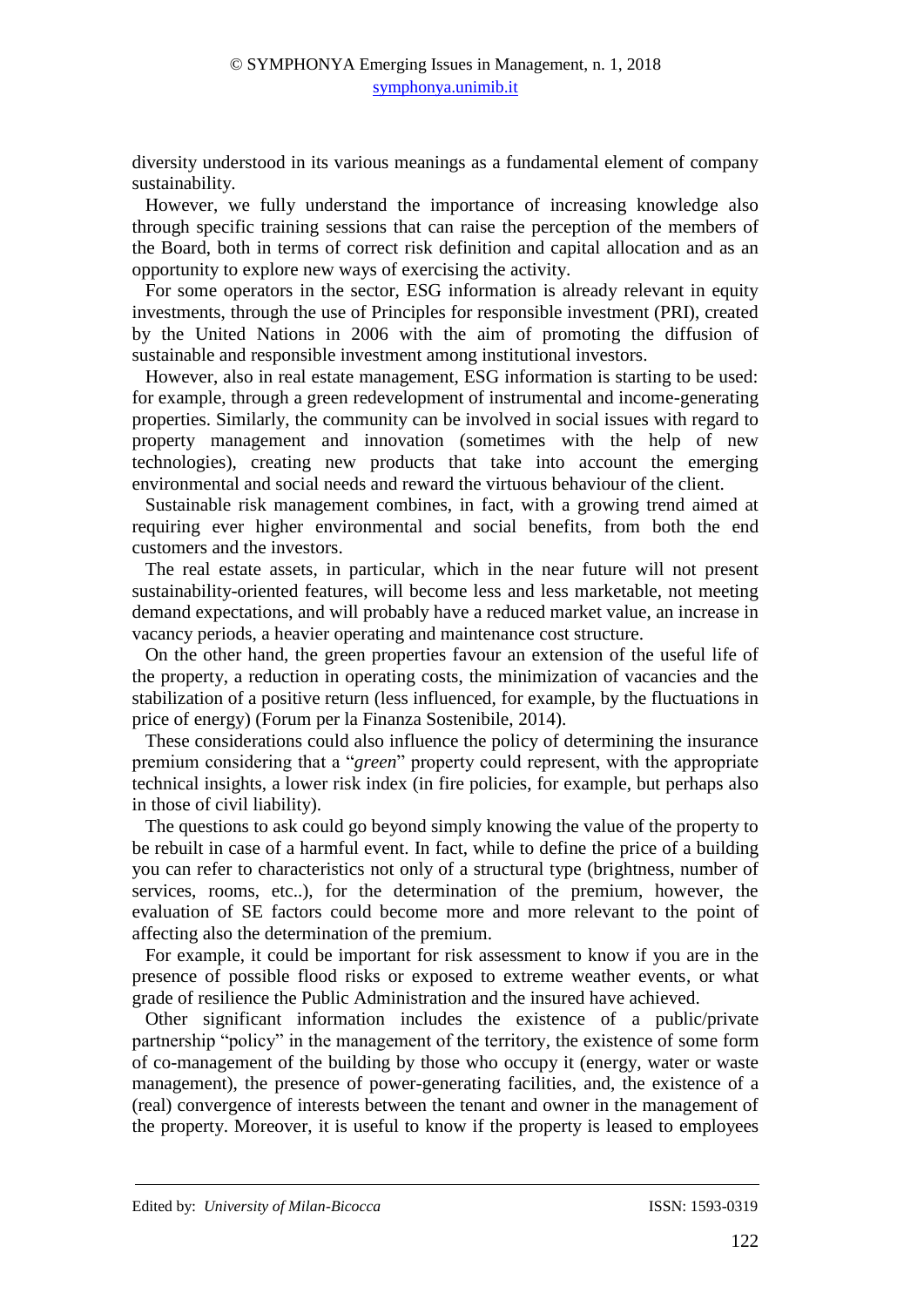in the context of a corporate welfare plan or if the rent (or the condominium charges) is linked to the reduction in consumption, and so on.

Some companies seem to have taken this direction. In some insurance products, the adoption of energy and/or production standards, the use of bio-architectural materials in construction and energy efficiency are favoured, in terms of coverage costs and the expansion of guarantees.

In other insurance branches, for example in transport, similar phenomena are observed. A declaration has been recently signed among some insurance companies at a global level in which the signatories commit to fight against illegal fishing in the oceans through education, awareness, risk management and the preparation of innovative insurance products<sup>4</sup>.

Similar considerations have already been tested for other types of risk: for example, in the MTPL (motor third party liability) insurance through the use of the Black box, or in guarantees related to personal risks through the use of wearable devices.

### **5. Conclusions**

We are at a turning point and the signs of change are increasingly evident. Everywhere in the world there are growing signs of awareness for the choices to be undertaken, even though a univocal and cohesive direction towards the strategies to be taken to face the change is not yet evident.

Several large insurance companies have announced divestment programs from fossil fuels to direct them towards low-carbon renewable energies. It is an important signal that collects the request for an increasing part of civil society.

However, we also need a strong signal from politics and institutions that takes over the "direction" of the process of change and addresses it in an oriented program. In this sense, the need to stop the consumption of land seems to be inescapable, preferring the regeneration of the existing real estate assets and making sure that the infrastructures are increasingly resilient to climate change.

Initiatives have already been announced to revise the European directive on nonfinancial information in the sense of extending the subjective scope of application to companies with more than 250 employees, as it has already been done in the countries of northern Europe. It is an important signal that could greatly encourage the dissemination of not yet fully understood and used information, which could become very relevant in the analysis of risks and investments in the future.

The financial world expects the European Union to achieve a "taxonomy" of "green and social" investments with the aim of increasing the certainty, transparency and stability of markets. The introduction of a European green label for Green Bonds can only be strongly hoped for, to channel investments towards the infrastructures we need.

Technology is a very important factor supporting sustainability: through the blockchain and smart contracts it is possible to create innovative products and services that reinforce common goals between insurers and policyholders and between insurers and subjects in which to invest<sup>5</sup>.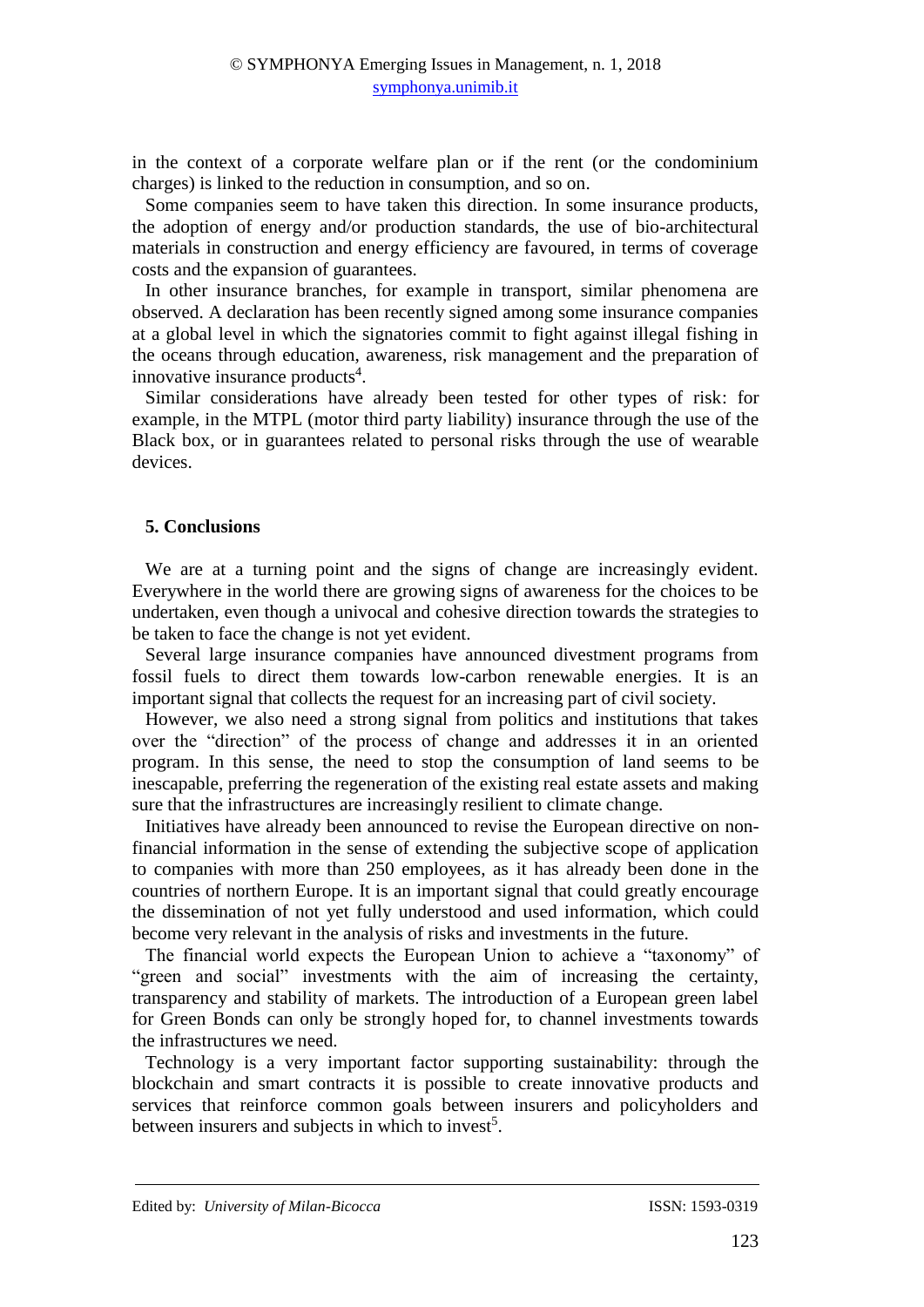Digital technologies – which allow the transmission of large amounts and varieties of data in real time – can radically transform the methods used to classify insured persons according to risk, moving from traditional methodologies to a dynamic and prospective approach. This new approach potentially reconstructs the risk profile of the insured and may foster virtuous dynamics, that can affect the general level of claims experience through the dissemination of prudent and consumer-oriented conducts<sup>6</sup>.

In this regard, the experience gained in other European countries of the "Regulatory sandboxes" would allow to experiment new products that increase the level of awareness on the importance of ESG criteria.

2018 will be a decisive turning point in a positive or negative sense. The lack of a cultural and holistic approach to sustainability remains the main obstacle to be removed. If we succeed in this, we will be more likely to accelerate the process of change necessary to conserve and maintain the resources of our planet over time.

### **Bibliography**

Brondoni, S. M. (2014). Global Capitalism and Sustainable Growth. From Global Products to Network Globalisation, *Symphonya. Emerging Issues in Management (symphonya.unimib.it)*, (1), 10-31.

<http://dx.doi.org/10.4468/2014.1.02brondoni>

Brondoni, S.M., & Mosca, F. (2017). Ouverture de 'Integrated Corporate Social Responsibility', *Symphonya. Emerging Issues in Management (symphonya.unimib.it)*, (1), 1-6.

<http://dx.doi.org/10.4468/2017.1.01ouverture>

- Cantino, V., & Cortese, D. (2017). Integrated Report System: Purposes and Benefits of the Italian Law. *Symphonya. Emerging Issues in Management (symphonya.unimib.it)*, (1), 83-94.
- De Haan, J., Oosterloo, S., & Schoenmaker, D. (2009). *European Financial Markets and Institutions.* Cambridge: Cambridge University Press.
- European Commission (2013). *An EU Strategy on Adaptation to Climate Change.* COM(2013) 216 final.
- Font, X., Guix, M., & Bonilla-Priego, M. J. (2016). Corporate Social Responsibility in Cruising: Using Materiality Analysis to Create Shared Value. *Tourism Management*, 53, 175-186. <http://dx.doi.org/10.1016/j.tourman.2015.10.007>

Forum for the Future (2011). *Sustainable Shipping Initiative. The Case for Action.*

- Forum per la Finanza Sostenibile (2014). *Linee Guida per l'Investimento Immobiliare Sostenibile e Responsabile.*
- Franzoni, S., & Pelizzari, C. (2016). Weather Risk Management in Tourism Industry, *Symphonya. Emerging Issues in Management (symphonya.unimib.it)*, (1), 45-55. http://dx.doi.org/10.4468/2016.1.05franzoni.pelizzari

Freeman, R. E. (1984). *Strategic Management. A Stakeholder Approach.* Boston: Pitman.

Freeman, R. E., & Velamuri, S. R. (2006). A New Approach to CSR: Company Stakeholder Responsibility, in Kakabadse A., Morsing M. (eds), *Corporate Social Responsibility.* London: Palgrave Macmillan.

http://dx.doi.org/10.1057/9780230599574\_2

Gandini, G., Bosetti, L., & Almici, A. (2014). Risk Management and Sustainable Development of Telecommunications Companies. *Symphonya. Emerging Issues in Management (symphonya.unimib.it)*, (2), 16-29.

<http://dx.doi.org/10.4468/2014.2.03gandini.bosetti.almici>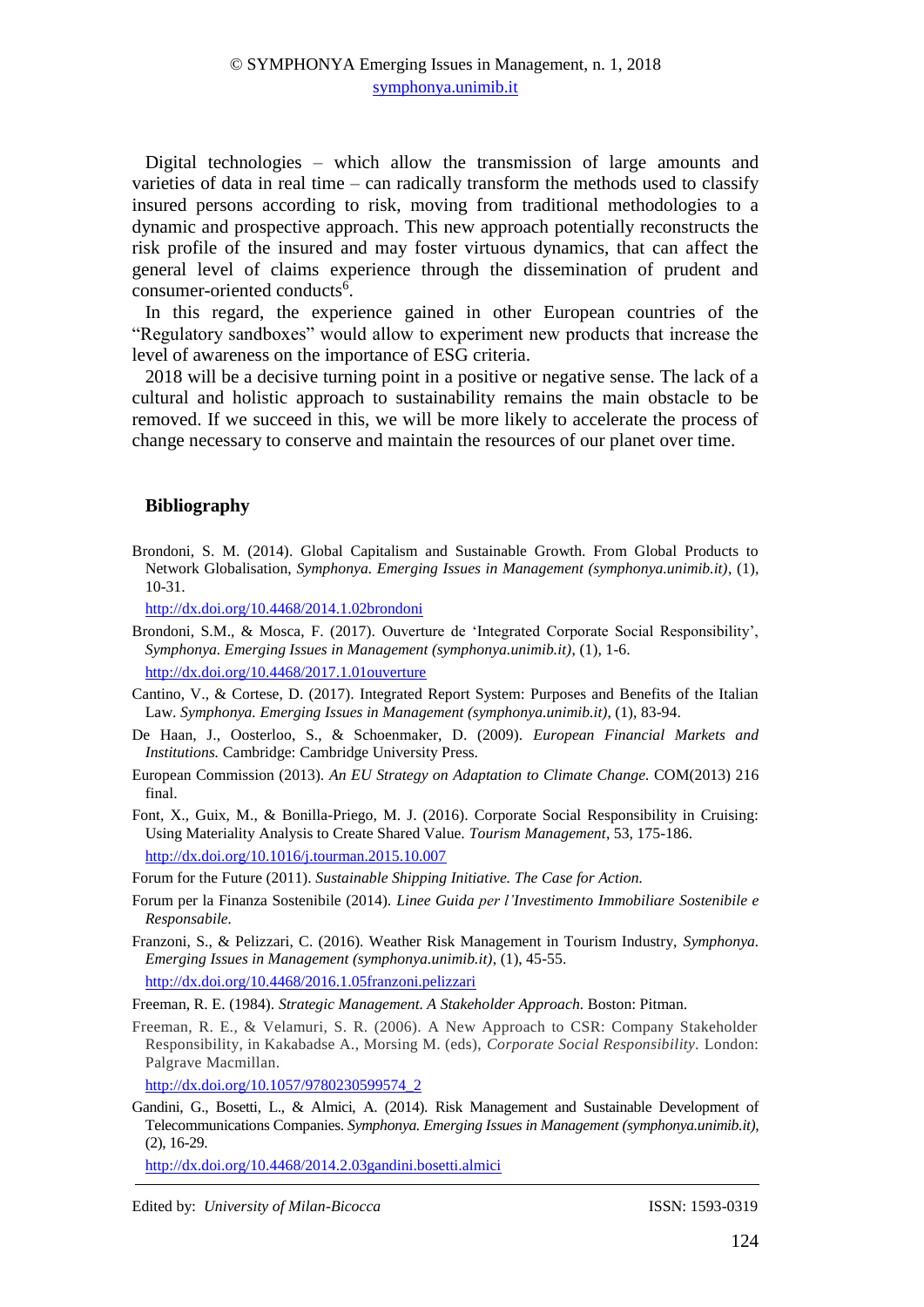- Gnecchi, F. (2006). Corporate Governance Communications, *Symphonya. Emerging Issues in Management (symphonya.unimib.it)*, (1), 2006, 47-61. <http://dx.doi.org/10.4468/2006.1.04gnecchi>
- Jones, P., Comfort, D., & Hillier, D. (2015). Materiality and External Assurance in Corporate Sustainability Reporting. *Property Management*, 33(5), 430-450. http://dx.doi.org/10.1108/PM-03-2015-0014
- Kostyuk, A., Stiglbauer, M., & Govorun, D. (2016). *The Theory and Practice of Directors' Remuneration: New Challenges and Opportunities.* Emerald: Bingley.
- Marlow, D. R., Moglia, M. , Beale, D. J., & Stenstromer, A. (2012), Embedding Sustainability into a Utility's Business Culture. *Journal* ‐ *American Water Works Association*, 104, E121-E126. http://dx.doi.org[/10.5942/jawwa.2012.104.0026](https://doi.org/10.5942/jawwa.2012.104.0026)
- Mosca, F., & Civera, C. (2017). The Evolution of CSR: An Integrated Approach, *Symphonya. Emerging Issues in Management (symphonya.unimib.it)*, (1), 16-35. http://dx.doi.org/10.4468/2017.1.03mosca.civera
- O'Donovan, G. (2014). *Solvency II: Stakeholder Communications and Change.* Farnham, Surrey, UK: Routledge.
- OECD (2017). *Investment Governance and the Integration of Environmental, Social and Governance Factors.*
- Rappaport, A. (1986). *Creating Shareholder Value: A Guide for Managers and Investors.* New York: The Free Press, Simon & Schuster Inc.
- Salvioni, D. M., & Bosetti, L. (2014a). Stakeholder Engagement and Integrated Reporting: Evidence From the Adoption of the IIRC Framework. *Journal of Strategic and International Studies*, 9(3), 78-89.
- Salvioni, D. M., & Bosetti, L. (2014b). Sustainable Development and Corporate Communication in Global Markets, *Symphonya. Emerging Issues in Management (symphonya.unimib.it)*, (1), 1-19. <http://dx.doi.org/10.4468/2014.1.03salvioni.bosetti>
- Salvioni, D. M., Gennari, F., & Bosetti, L. (2016). Sustainability and Convergence: The Future of Corporate Governance Systems? *Sustainability*, 8(11), 1203. <http://dx.doi.org/10.3390/su8111203>
- Salvioni, D.M. & Gennari, F. (2017). CSR, Sustainable Value Creation and Shareholder Relations, *Symphonya. Emerging Issues in Management (symphonya.unimib.it)*, 1, 36-49. <http://dx.doi.org/10.4468/2017.1.04salvioni.gennari>
- Spencer, P. D. (2000). *The Structure and Regulation of Financial Markets.* Oxford: Oxford University Press.
- The Geneva Association (2018). *Climate Change and the Insurance Industry: Taking Action as Risk Managers and Investors. Perspectives from C-level executives in the insurance industry.* The Geneva Association – The International Association for the Study of Insurance Economics.
- Thomas, H., Heene, A., & Sanchez, R. (eds.) (1996). *Dynamics of Competence-Based Competition: Theory and Practice in the New Strategic Management.* Research Collection Lee Kong Chian School of Business. Pergamon, Elsevier Science.
- UNISDR (2017). *United Nations Plan of Action on Disaster Risk Reduction for Resilience. Towards a Risk-informed and Integrated Approach to Sustainable Development.*
- Whitehead, J. (2017). Prioritizing Sustainability Indicators: Using Materiality Analysis to Guide Sustainability Assessment and Strategy. *Business Strategy and the Environment*, 26(3), 399-412. <http://dx.doi.org/10.1002/bse.1928>

World Economic Forum (2018). *The Global Risks Report 2018*, 13th Edition. WEF, Geneva.

WWF (2017). *WWF Climate Guide to Asset Owners: Aligning Investment Portfolios with the Paris Agreement.* Brussels.